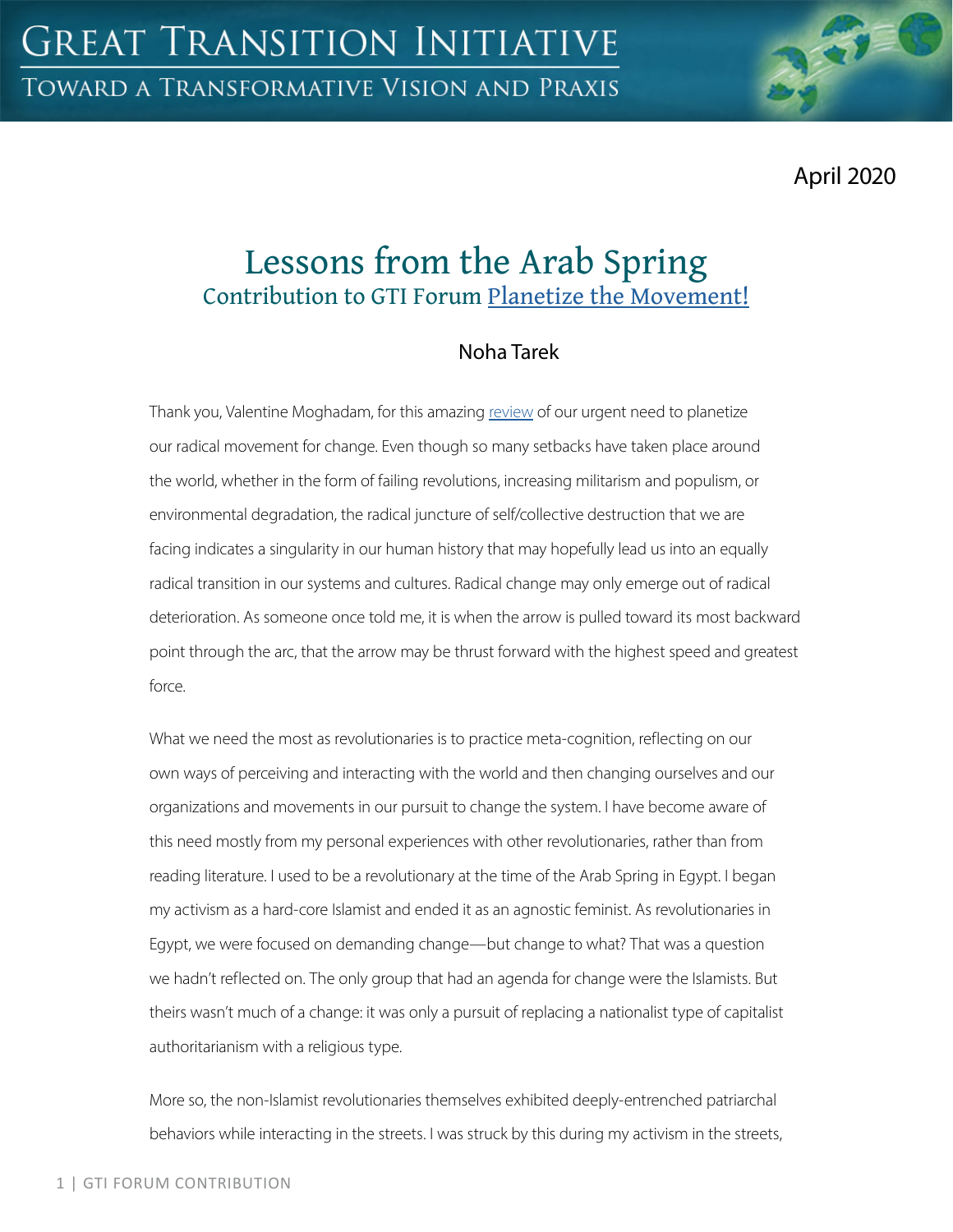and while doing a field study on the political culture of activists and non-activist youth. Out of this experience, I realized that we strongly need to change ourselves as we seek to change our systems. Our social systems reinforce and are reinforced by our cultures and worldviews as individuals and collectivities.

My experience with revolutionaries in America was not much different, except for substituting patriarchy with individualism. While interacting with a group of anarchists in America, I was shocked to find that they're organizing themselves with a form of hierarchical authority, by the excuse of having the need to protect the group from the censorship and threat of the police. Interacting with another group of vegan activists has struck me with their expressed culture of individualism that is not different from the widespread culture in America, where every individual holds themselves only responsible for their own survival.

Of course, these reflections come only from personal experiences, but they made me intensely aware that change is a process that has to take place within and among ourselves in conjunction with changing the systems that govern us. The radical change that we need to make is not only to break free from the path of Western colonial capitalism, but also to break free from the path of hierarchical-patriarchal capitalism that began with the advent of the Neolithic era over 10,000 years ago.

In a way, our change has to be "glocal"—organizing local independent eco-feminist-socialist communities, while at the same time, establishing a kind of a global network among these communities, to empower and inspire each other, in the fight against the global capitalist-militarist system. Revolutionary change has to be coordinated globally, parallel to the systemic power of militarist capitalism that has evolved to become global as well. I will never forget one depressing night when I was walking along with another revolutionary during our protests against the military council that got hold of the country after overthrowing the president. I was very enthusiastic about the prospects for change across the region, when that revolutionary man told me, whatever we may attempt to do is going to be suppressed by international powers, because they will never allow for free prosperous regimes to come in place of their puppet regimes that maintain the corrupt security of their military and corporations' interests. Indeed, what transpired later proved his pessimistic realism to be more powerful than my idealistic optimism. Unless revolutions erupt on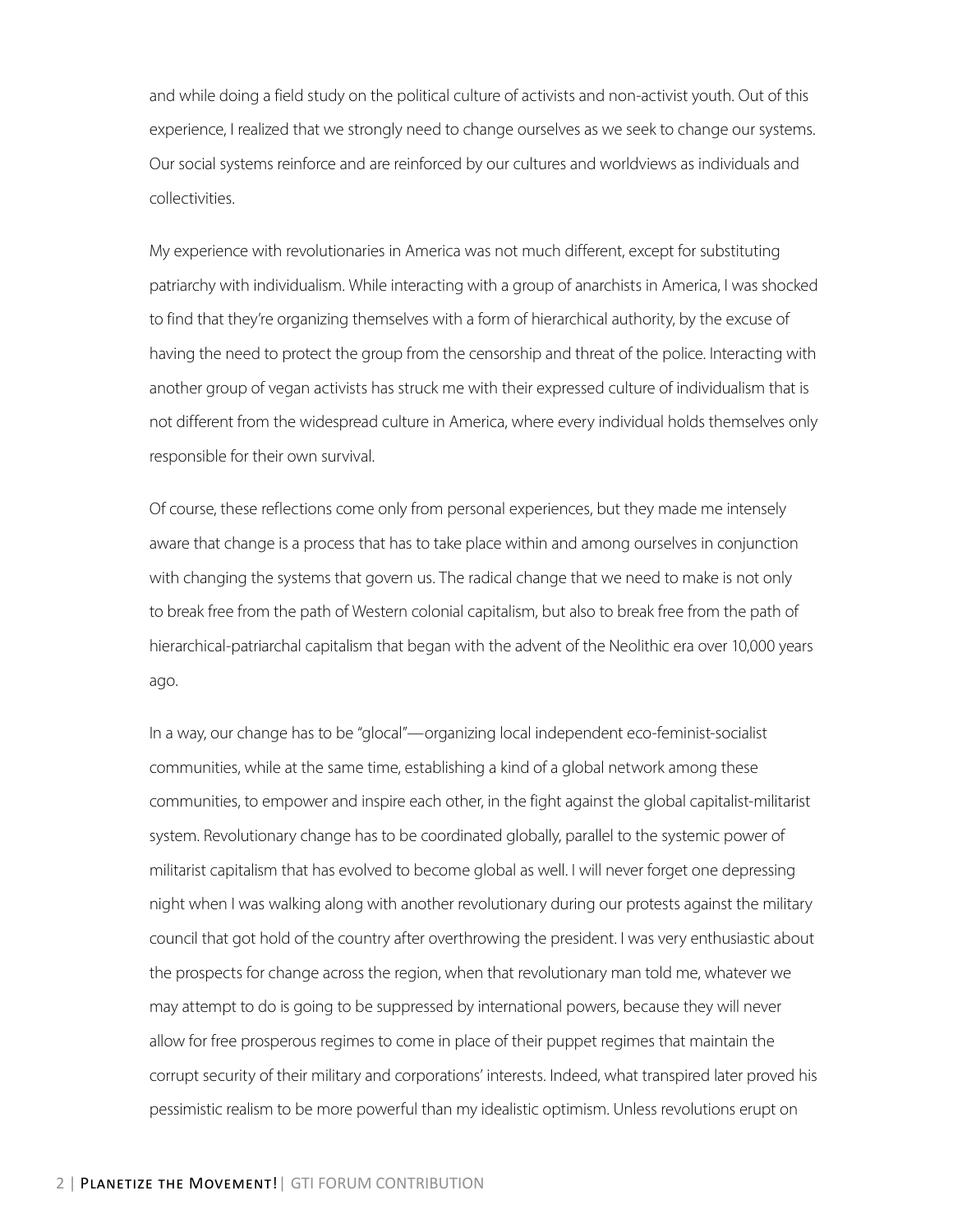a global scale for breaking us all free from the stronghold of multinational corporations and their national power elites across world regions, we can only do so much as separate peoples, still limited perceptually by illusive national identity borders.

One of the few points that I want to challenge within the article is its emphasis only on the role of the United States in destroying revolutions across the Middle East. Russia is equally involved, as are Turkey, Iran, Israel, and the Gulf countries regionally. The militarist-capitalist competition between Russia (and its Iranian ally) on one hand and the United States (and its European Union, Turkish, Israeli, and Gulf allies) on the other hand, in my opinion, should not cloud us to how both sides are equally involved in suppressing change for the interests of their respective power elites, in the name of whatever "causes" they use as propaganda.

Change can only take place if and when the people demand it. Whatever global coordination and support for local revolutions is needed, it cannot involve military or financial support from the outside, because this risks the involvement of power-elitist interests beyond genuine support for the free aspirations of peoples.

I do not think that there is one issue that can be prioritized now above other issues in terms of focusing for the purpose of change—whether environment, gender, racism, social justice, etc. All issues intersect in a holistic manner, and radical change can only happen by incorporating our "whole" way of living, perceiving, interacting, and organizing on earth as creatures. As Herbert Marcuse had mentioned, this is a civilization built on fear of death, through maintaining the logos of control. To break free from this survivalist path and transform into an earth community based on sacrifice, compassion, and joy, the change that we need to make is immense, radical, and holistic across all aspects, scales, and levels.

To Middle Easterners, environmental issues may seem a luxury to be concerned with while not having our basic human needs met and being constantly threatened with violent force by international powers and their puppet regional and local powers. To Westerners, issues of neocolonialism and social justice may seem irrelevant. But what combines us all is individual and collective pain that emerges from a culture and system that senselessly seeks to compete, control, and dominate for every individual to accumulate "resources" to safeguard their material welfare and societally conditioned survival. Whatever freedom or equality we may fight for will be a continuation of this same path of self and collective destruction if it is a fight for freedom to pursue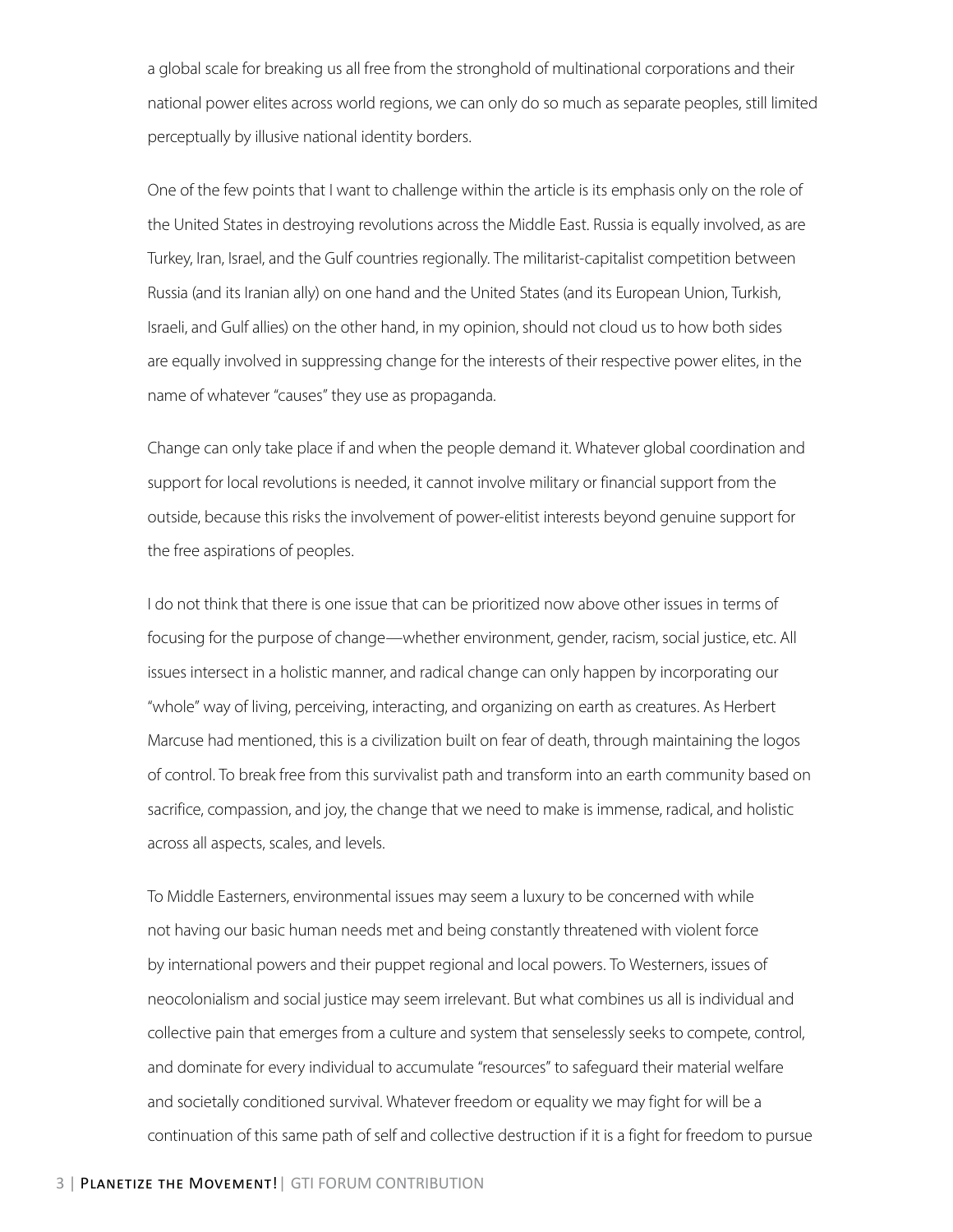self-interests in accumulating "resources" or for equality in competitive control over one another and our environment.

One thing that I think may unify our worldview and passion for change is adopting a unified holistic cosmic story of our past, present, and future, as creatures of this universe. It is truly symbolic and phenomenal that physicists and cosmologists have only discovered our origin cosmic story of evolution right at this singular historical time in which we are facing the threat of collective extinction, whether through nuclear weapons or environmental degradation, and in which we have become connected with boundless information through the global brain of the Internet. As I was floundering in my own nationalist-religious-ethnic identity as a woman raised up in the Middle East and facing the chaos of regional wars and failing revolutions, it was reconnecting with my "universe story" that has helped me through my ongoing process of healing by identifying with my relational and holistic nature that connects me through a billions-of-years-long complexifying consciousness with all other creatures as and within this universe.

Emancipating our self-collective consciousness with a holistic unified identity and worldview that trespasses species, races, gender, religions, etc., is a critical building block in our path toward collective organizing for glocal change into our radically new path as an earth community. Organizing for change while we are being educated with the same divisive nationalist, racist, and religious worldviews, and while we are enculturated to serve our individual needs and compete against one another in various occupational fields to accumulate individualist power, resources, and prestige is a futile attempt toward—yet again—control for survival out of fear of death, which has given birth to this very vicious circle we find ourselves obsessively stuck in, unable to imagine a different way of "being" together with/as our earth.